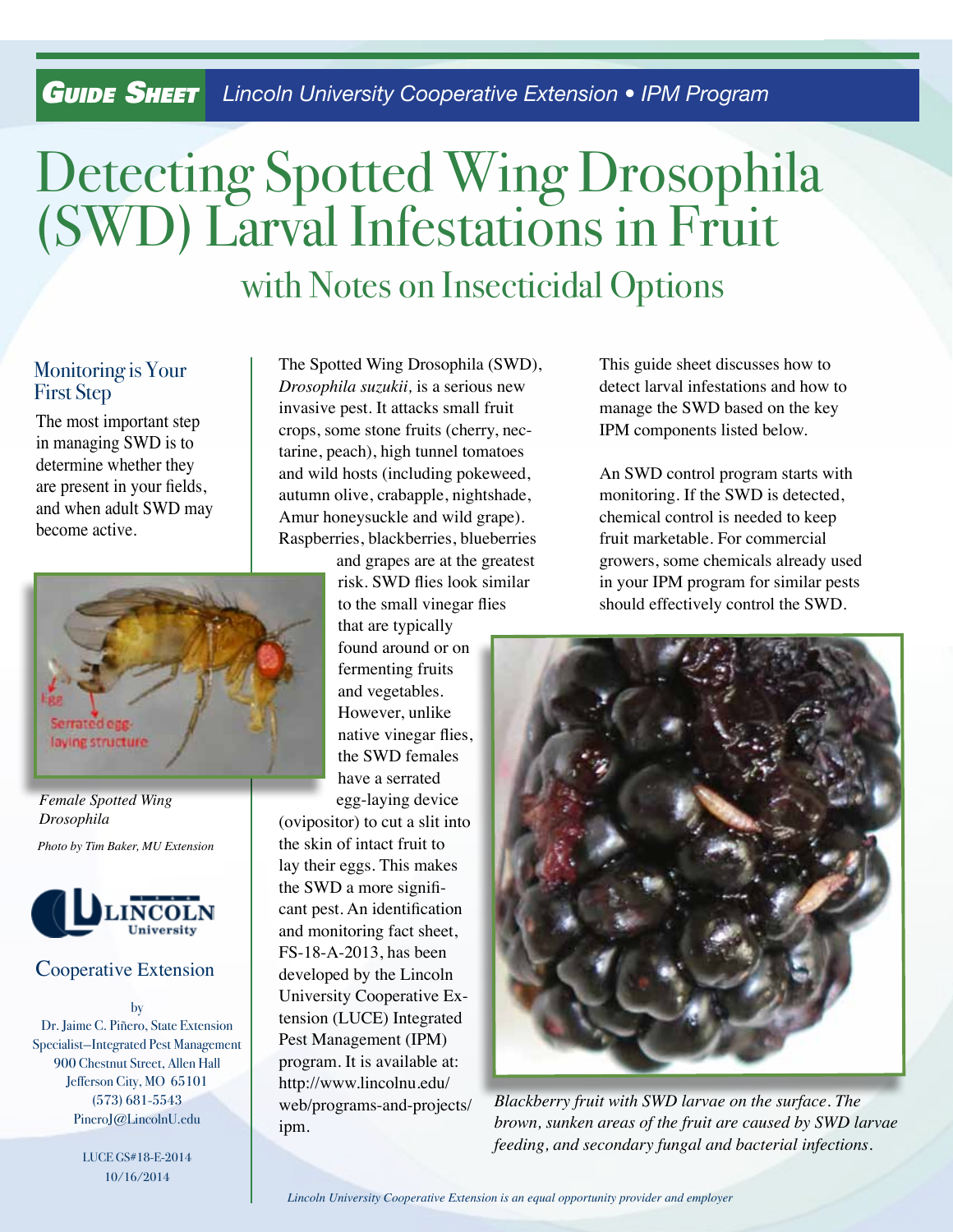# **Detecting SWD Larval Infestations (continued)**

- 1. Monitor fields with traps, and check them regularly.
- 2. Check trapped flies to reveal the presence and number of the SWD.
- 3. If the SWD is found and fruit are ripening or ripe, apply effective insecticides registered for that crop to protect the fruit until harvest is done.
- 4. Continue monitoring to evaluate your management program. Now, check traps twice per week, and respond quickly if needed.
- 5. Use cultural controls where possible to reduce SWD food resources.
- 6. Stay informed. These guidelines are subject to change based upon new information.

#### Detecting Larval Infestations in Fruit

The following recommendations are largely based on guidelines provided by Michigan State University (MSU) and Oregon State University (OSU).

A first sign of SWD infestation in raspberries might be red patches left on the container as berries are picked. The fruit of raspberries and blackberries might also begin to collapse in areas where the larvae are feeding inside. Opening the berries might reveal the larvae within the fruit, but it is time consuming to check each berry. Fruit can be selected in two ways: either collect fruit at random or collect only fruit suspected to be infested (i.e., based on the presence of oviposition scars and/or soft spots on the fruit).

### Two methods of SWD **Detection**

(1) Sugar-water method: Place fruit in a plastic Ziploc® bag; crush lightly to break the skin. Then add a sugar-water mixture (one-fourth cup sugar to four cups water). The SWD larvae will float in the liquid, and the fruit will sink. Detection of small



*Salt water irritates the larvae and causes them to wiggle out of the fruit.*

larvae might require the use of a hand lens. This works well with a light behind the bag to create backlighting.

(2) Salt-water method: A salt solution will irritate the larvae, causing them to wiggle out of the fruit. To prepare a salt-water solution, dissolve one-fourth cup plain salt in four cups warm water. Place fruit in a shallow white pan; cover with salt solution. Observe the fruit closely for at least 10-15 minutes to see larvae exiting the fruit from the egg-laying holes. Detection of small larvae might require the use of a hand lens and good lighting. This simple fruit sampling evaluates the effectiveness of pest control actions. It also helps to minimize the amount of SWDinfested fruit that would otherwise be marketed.

#### Insecticidal Control

Because this pest is so new to Missouri, there has been no research on insecticidal treatments to manage the SWD. Recommendations are based on findings from other states. Before you spray, confirm that you have the SWD in your area by hanging out traps or checking fruit. Sprays must be timed to kill adults before they lay eggs; sprays will not control larvae already in the fruit. Always read product labels to make sure pesticides are registered for use on the fruit or berry you are treating.

If monitoring indicates a need to spray, the application should be made about two to three weeks before berry harvest. Depending on the residual effectiveness of the insecticide, a second application might be needed five to 10 days later. In the case of indeterminate fruiting berries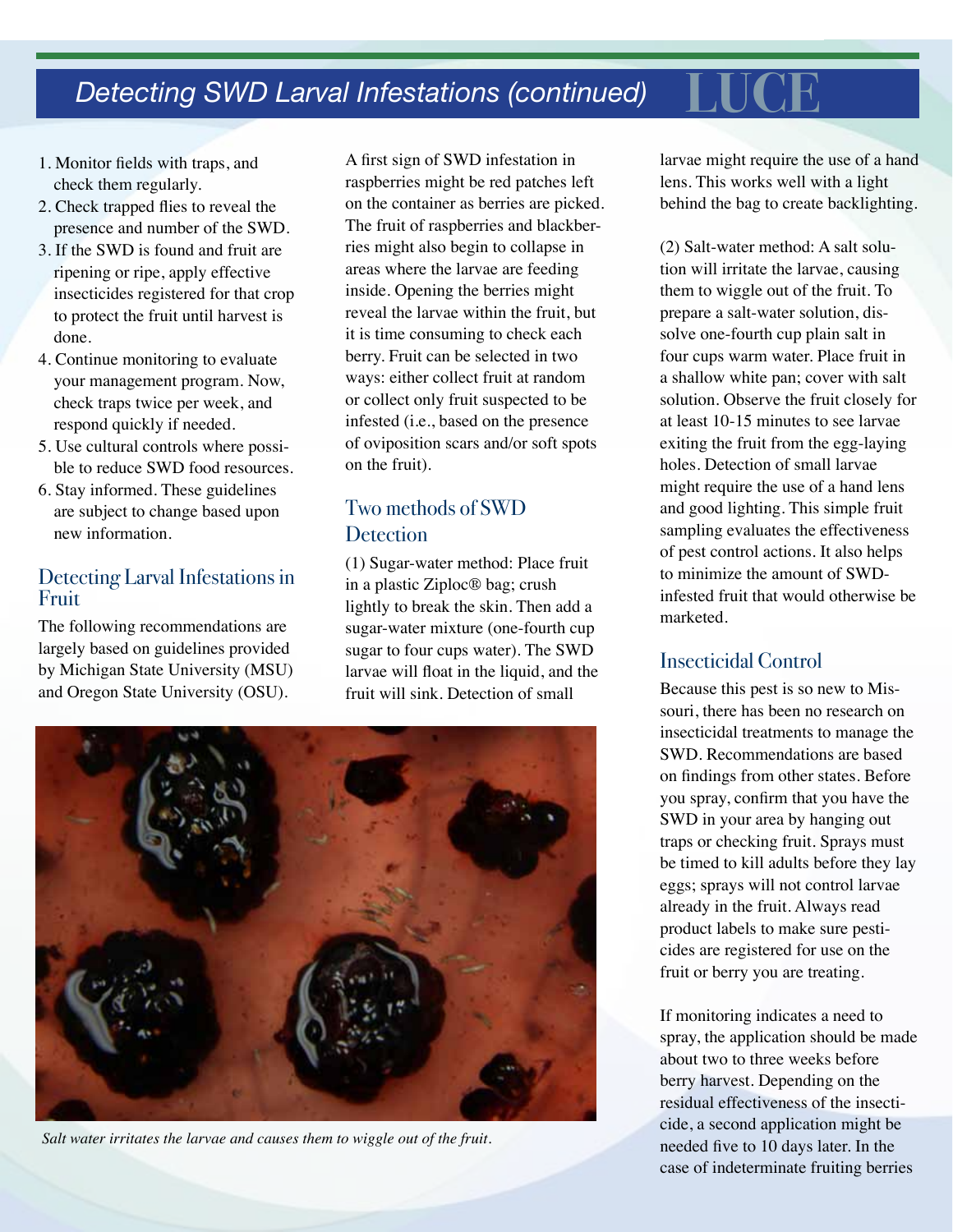Use of effective insecticides that are well timed and have good coverage can keep the SWD controlled through harvest. However, given the potential for rapid population increase by the **SWD, especially during fall red** raspberry season, active management through monitoring of flies and fruit infestation is *critical.* Always follow the specific label restrictions for raspberry/blackberry crops. The level of control achieved will depend on the SWD population, timeliness of application, coverage of fruit and product *effectiveness.*

(those that continue to produce fruit), such as raspberries or strawberries, sprays might need to be repeated to keep populations low during summer and fall. You can use monitoring traps to help you decide if and when extra spraying might be needed. Be sure to wait the interval specified on the pesticide label before harvesting fruit. Thus far, an economic threshold for SWD has not been developed. MSU recommends a conservative approach: fly capture on your farm triggers protection of fields if berries are at a susceptible stage.

For commercial small fruit farmers – conventional method: A number of registered insecticides have been very effective against the SWD in laboratory trials, including some recent trials done at MSU. The most

effective chemicals are organophosphates, pyrethroid and spinosyn (a large group of compounds produced from the fermentation of two species of soil-inhabiting rod-shaped bacteria) classes of insecticides. Under field conditions, insecticides with fast knockdown activity have performed well at protecting fruit and berries from the SWD. These include malathion, which is an organophosphate insecticide; the pyrethroids Danitol®, Mustang Max<sup>™</sup> and Brigade®; and the spinosyns, Delegate® (spinetoram, a mixture of chemically modified spynosins) and Entrust® (organic). Delegate® 25WG and Radiant® SC are reduced-risk, broad-spectrum insecticides that have been labeled for control of the SWD in various crops in all states. Both products maintain most populations of beneficial insects. They also do not flare mites and have short re-entry (four hours) and pre-harvest (e.g., one day for Radiant® on strawberries) intervals. Based on information from MSU, neonicotinoids, such as Provado® and Actara®, are considered weakly active on SWD flies; they are not recommended for control.

For commercial small fruit farmers – organic method: In bioassays conducted by MSU with Azera® and Pyganic®, these options performed less effectively than Entrust®. However, pyrethrum class insecticides can still be a valuable tool for organic growers because the Entrust® label requires rotation to another product for resistance management. Pyganic® or Azera® can very well fit that need. Entrust® is the only organic product with residual activ-